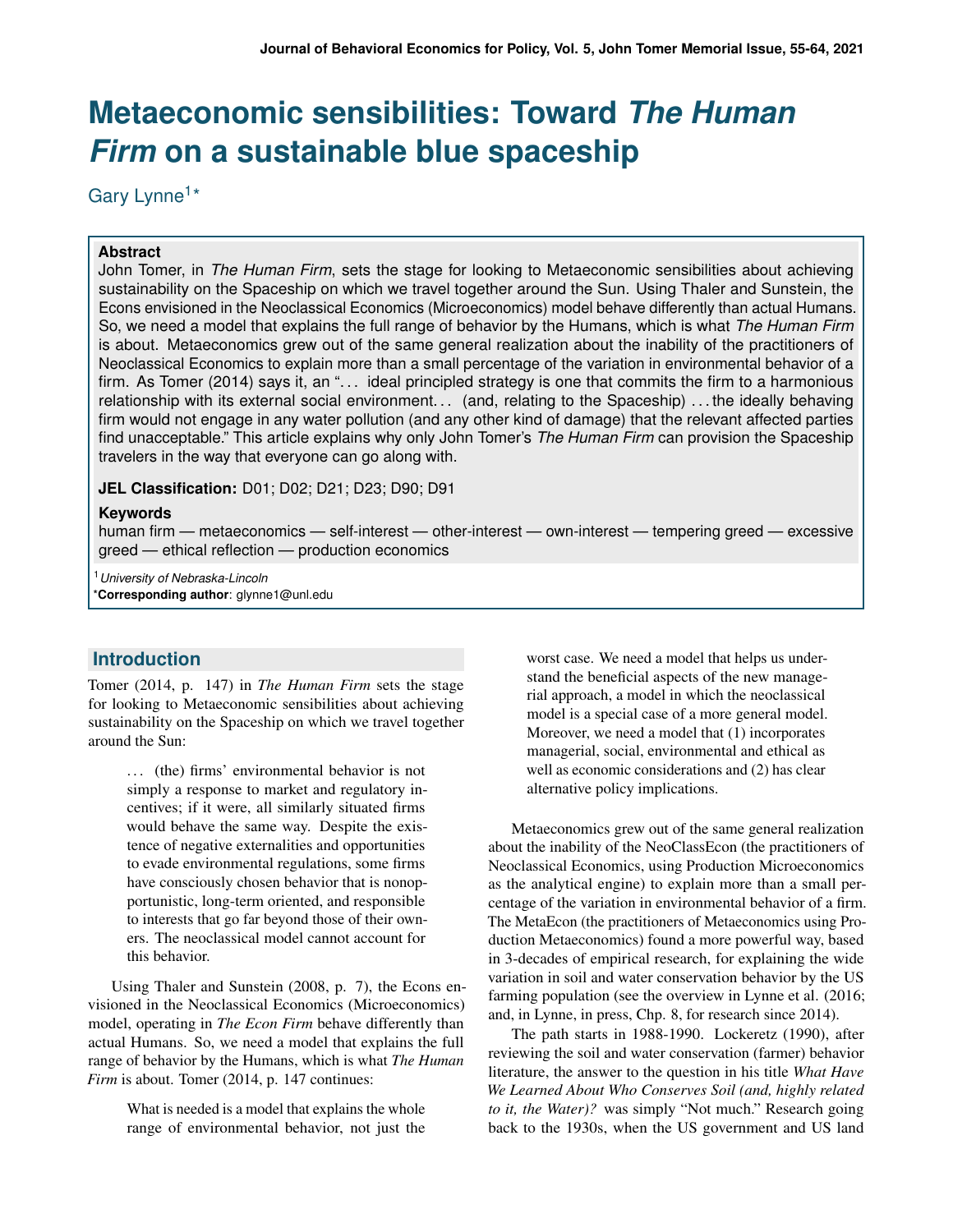grant universities first became involved in trying to find out what nudge might work to encourage farmers to put more effort into soil and water conservation, just had not solved the puzzle. In our own case, we first tested *The Econ Firm* in a case study in Northwest Florida in the late-1980s, and empirically confirmed the Lockeretz finding: One could explain only about 15-20 percent of the variation in what farmers were doing (Lynne, Shonkwiler, and Rola, 1988). Models from psychology and sociology also were not performing well: As demonstrated in Lynne and Rola (1988), said models were improved when economic variables were added. And, we also found that the Econ models were improved by adding variables suggested by psychology and sociology (Lynne, Shonkwiler, and Rola, 1988, and made especially clear in Lynne, 1995).

The dismal performance of the Econ model was inexplicable: Farmers in that study area all had access to similar technology (seeds, fertilizers, machinery), similar education and training (University extension service, help from input suppliers), and similar quality of land. According to the Econ model, a single minded pursuit of self(private)-interest focused on profit maximization – a farm as machine – should have led the farmers to essentially the same choices. Granted, there could be some variability, but not being able to explain over 80-85 percent of the variation? In effect, like Tomer (2014, p. 101) says it, there was a need to move ". . . beyond the machine model of the firm and move toward a holistic model."

Also, the research we conducted during that late-1980s to early-1990s period, suggested the need for a kind of *Consilience* (in the spirit of Wilson, 1998; Cory, 2000) approach, one that built on a wide-array of social and behavioral sciences: The result was *Metaeconomics* (Lynne, in press).

# **Adam Smith and the Production Metaeconomics of a Human Firm**

The matter of a more holistic and Human economics is not new. Adam Smith had a clear vision of a Human economics, and would likely be quite pleased with *The Human Firm*, and *Metaeconomics*. Smith, as moral philosopher, would especially not be pleased with the Libertarian Branch, the Neo-ClassEconL, who see *The Econ Firm* as not only a machine, but one without a moral and ethical compass.

Smith would be especially displeased with NeoClassEconL Milton Friedman, who made the unfounded claim in the 1960-1970 period that business had no social responsibility to anyone (or anything, including the Spaceship system) beyond the shareholder (after Friedman, 1962, referred to in Tomer, 2014, p. 120; also see Friedman, 1970, for the article that went viral, leading to the Friedman Doctrine for Corporate Governance, with many bad outcomes). So, a farmer, too, has no responsibility for the community within which the farm is embedded, including anything downstream. Adam Smith as moral (and ethics) philosopher would not be pleased because a NeoClassEconL is "... opposed to any ethical reflection

whatever (McCloskey, 2019, p. 93)," with ethics essential to discerning social responsibility.

And, when the Doctrine was integrated with the also unfounded (no scientific support for it, either) contention undergirding the Reagan Revolution – that the market can do no bad, and the government can do no good, which also meant the government was to curtail all nudging and control over even an anti-science and unethical market – the consequences have been devastating. For the case at hand, the Spaceship system is now of ever less concern, with environmental regulations slashed, even ignoring climate science. And, more generally, the Doctrine&Revolution have together led to bad capitalism and failing democracy: American farmers and everyone else no longer enjoy the benefits of the New Deal and now live the reality of a Raw Deal (Andersen, 2020; also see Hedges, 2007, 2018; MacLean, 2017; Munger and Villarreal-Diaz, 2019; Stiglitz, 2019) produced by *The Econ Firm*.

As Adam Smith fully recognized, the problem is that the primal driver in a Human is ego based self-interest, which is also confirmed in modern Behavioral Economics science (see Altman, 2012; Tomer, 2017). Adam Smith saw the need to temper that self-interest, temper that arrogance of selflove, with the sentiments. In today's language, empathy (and, perhaps even sympathy-compassion) leading to giving a moral and ethical context to the Human Firm and the Market, as represented in Metaeconomic other(shared with the public, yet internalized)-interest, was to temper the arrogance. The role of empathy has been confirmed in another branch of Behavioral Economics represented in Neuroeconomics (e.g. see Singer, 2009). *And, it is empathy – which is the starting point to the ethic – that ensures everyone can go along with that which the market composed of Human Firms produces.* It is about pursuing the own-interest, an interest reflecting good balance in self&other-interest, the "&" pointing to how the two arenas cannot be separate, each are dependent on the other.

Adam Smith made it clear that the focus has to be on pursuing a balanced self&other-interest within *The Human Firm* (*bold italics added*):

> . . . man has almost *constant occasion for the help of his brethren*, and it is in vain for him to expect it from their benevolence only. He will be more likely to prevail if he can interest their self-love in his favour, and show them that it is for their own advantage to do for him what he requires of them. Whoever offers to another a bargain of any kind, proposes to do this. Give me that which I want, and you shall have this which you want, is the meaning of every such offer; and it is in this manner that we obtain from one another the far greater part of those good offices which we stand in need of. It is not from the benevolence of the butcher, the brewer, or the baker that we expect our dinner, *but from their regard to their own interest*. We *address*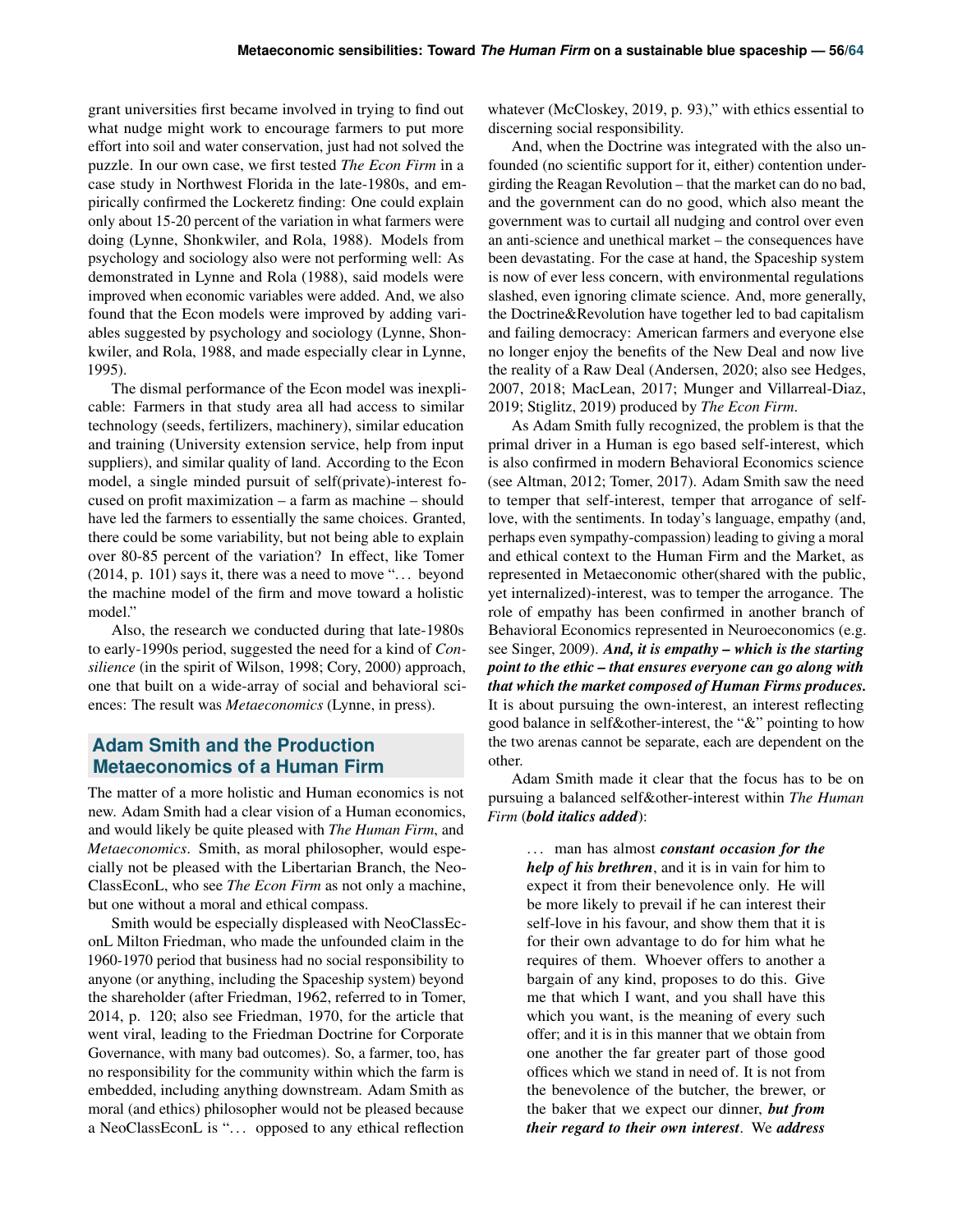*ourselves*, not to their humanity but *to their selflove*, and never talk to them of our own necessities but of their advantages. (Smith, 1776/1789, loc 239-251)

Though it may be true, therefore, that every individual, in his own breast, naturally prefers himself to all mankind, yet he dares not look mankind in the face, and avow that he acts according to this principle. He feels that in this preference they can never go along with him, ... If he would act so as that the impartial spectator may enter into the principles of his conduct, which is what of all things he has the greatest desire to do, he must, upon this, as upon all other occasions, *humble the arrogance of his self-love, and bring it down to something which other men can go along with*. (Smith, 1759/1790, loc 1714-1727).

The "not by benevolence" quote is claimed by the Neo-ClassEcon to justify focusing only on the maximization of self-interest, even though Smith specifically says owninterest. We see how the focus on self-interest is misplaced, once we understand the Smith emphasis on the constant need for help, the inherent interdependence, among all the producers of meat, beer, and bread, as well as with and among the consumers. Such interdependence also assures not only the quantity, but also the quality, a safe product, and a production process that is not destroying the Spaceship system. Supply is interdependent with demand, all reflected in the shared other-interest. So, it is humbling the arrogance of self-love (self-interest) with that which everyone can go along with (other-interest, internalized but shared widely) which produces the meat, beer, and bread. As the sub-title to Lynne (in press) says it, the matter is all about *Tempering Excessive Greed.*

And, to go along with the other, and then move to accept it, also takes considerable self-control – self-command as Adam Smith saw it. Self-control has to be exercised to be an impartial spectator and become mindful of what others will reasonably accept to achieve a shared other-interest, and then act on it. With sufficient self-control to represent the otherinterest, the excessive greed of self-interest can be tempered, the tragedy of excess can be avoided, and true economic efficiency can be achieved.

An important aside: The weakest among us are the people acting without self-control, whether in the market or the government. Ironically, the Doctrine&Revolution encourage the weak, with the tendency to excessive greed. As Tomer (2014, p. 122) says it, an essential feature of *The Human Firm* is ". . . self-regulation or self-control in the social interest." A good capitalism, one that works for everyone, depends on it.

# **Production Metaeconomics: The analytical system**

We explore the analytical system in Figures 1 - 4. We follow the visuals with demonstrating Mathematical Production Metaeconomics.

#### **Econ 101 Isoquants: Theory of the (Econ) Firm**

The NeoClassEcon use a set of self-interest only isoquants as in Figure [1](#page-2-0) to represent *The Econ Firm*. To connect it to the 3 decades of research on soil and water conservation (again, see Lynne et al., 2016), consider the two farm inputs represented in an industrially oriented bundle *d* favored by an Econ and a conservation oriented bundle *e* favored by a Human. The bundle *e* is generally more costly, and thus less favored by the Econ. Assume the three isoquants represent corn production, with production progressively increasing as the move is made from  $I_G^1$  through  $I_G^2$  to the highest corn output on  $I_G^3$  in Figure [1.](#page-2-0) Equal amounts of corn are produced on any one of the isoquants. The Econ focuses on 1) choosing the best point on any given isoquant, and 2) picking the isoquant that best serves the single-minded pursuit of self-interest with success determined by maximizing profits.

<span id="page-2-0"></span>

Conservation inputs in irrigation agriculture (e)

**Figure 1.** Industrial inputs (d) and water conservation inputs (e) in producing a food product from irrigation agriculture in the self-(private)interest (I<sub>G</sub>). *Source: Author original*.

The NeoClassEcon places the iso-cost, capital constraint lines like  $R^{\circ}R'$  and  $R^{\circ}R^{\circ}$  into the figure, the slope represented in the input price ratio  $r_e/r_d$ , and locates the points of tangency with the isoquants. The expansion path *OG* shows all the least cost ways to produce corn. The NeoClassEcon proposes moving up the path *OG* looking at the marginal returns as compared to the marginal costs of the movement, and stops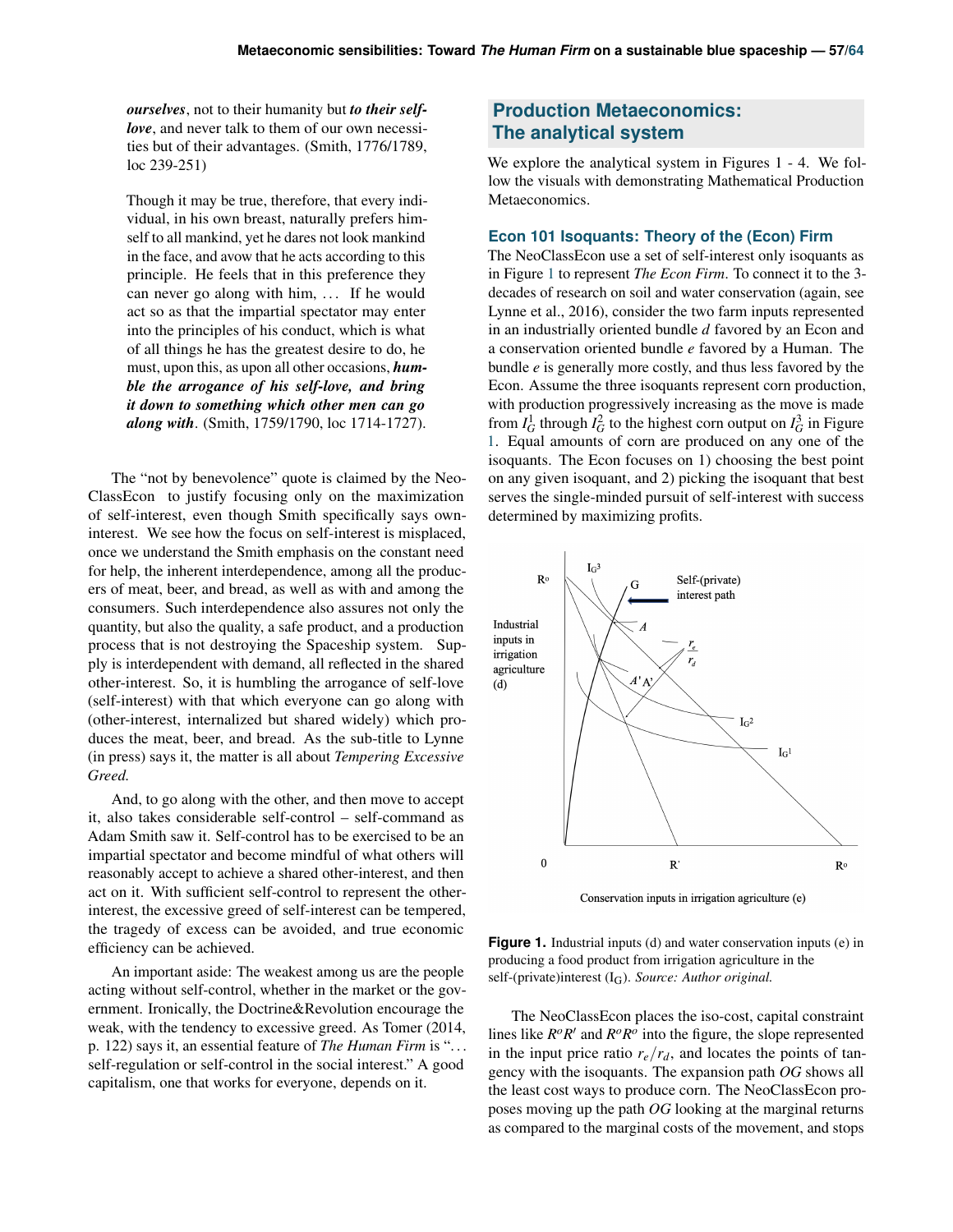where the marginal value of the product from using more of each input on path *OG* is equal to the marginal resource cost, shown in Figure [1](#page-2-0) at point A'. And, if the conservation input price  $r_e$  would happen to decrease, the NeoClassEcon would continue further up the path to point *A*. And, notice this is a demonstration of the Doctrine&Revolution: The Econ has only one responsibility, that being to the shareholders and the CEO – the farm owner – to maximize profits, and government is nowhere to be seen. Yet, it is lurking in the background, enforcing private property rights in the land and the machinery, equipment used to produce the corn, but no nudging or controls from the community or the government it represents. Pollute if you want: Just stay focused on maximizing profit.

#### **MetaEcon 101 Isoquants: Theory of the Human Firm**

The plot thickens in a Human firm, illustrated in Figure [2,](#page-3-0) which always has at least two sets of isoquants. The MetaEcon retain the set  $I_G$  but add a set  $I_M$ , and there may be many sets, each representing a shared other-interest for each stakeholder, including the shareholders, but now also including employees; input suppliers; product buyers; consumers; community within which the farm is located; and on a larger scale, the Spaceship system within which the farm is embedded. Think of set *I<sup>M</sup>* as producing better downstream water quality. So, if the conservation input bundle *e* is favored, perhaps less irrigation water is applied, and perhaps both fertilizers and other chemicals are more judiciously applied (such as in precision agriculture), which means there will be less contamination in water leaving the boundaries of the farm. And, it really applies more generally, a Metaeconomics consistent with the new paradigm emerging in science and business, as Tomer (2014 , p. 165, quoting Ray, 1993, pp. 5-6) points to it:

> ... all scientists operating from the new paradigm tell us, there is a wholeness and connectedness between all living things. Everything and everyone is connected in some way to everything else. In business this means that the watchwords for this period are connection, creativity, compassion, and intuition... (it is not Newtonian clockwork, but rather is about applying). . . inner knowledge, intuition, compassion, and spirit to prosper in a period of constant and discontinuous change.

The overlapping isoquants in Metaeconomics, arising from nonallocable inputs, illustrate the connectedness of all living things, in a Thermodynamic and Ecological (and Behavioral) Economics Science reality – holistic reality – rather than the Newtonian unreality, the machine model with the firm and the market as mechanisms, as used by the Neo-ClassEconL. It leaves out ". . . passion, inspiration, esprit de corps, enthusiasm, vigor, zest, vision, strongly held values, deep commitment, spirituality and highly ethical orientation" (Tomer, 2014, 12-13).

<span id="page-3-0"></span>

Conservation inputs in irrigation agriculture (e)



<span id="page-3-1"></span>

Conservation inputs in irrigation agriculture (e)

**Figure 3.** Industrial inputs (d) joint (nonallocable) with water conservation inputs (e) between producing a food product from irrigation agriculture in the self-(private)interest  $(I_G)$  and a community environmental product in the other-(public)interest  $(I_M)$ . *Source: Author original.*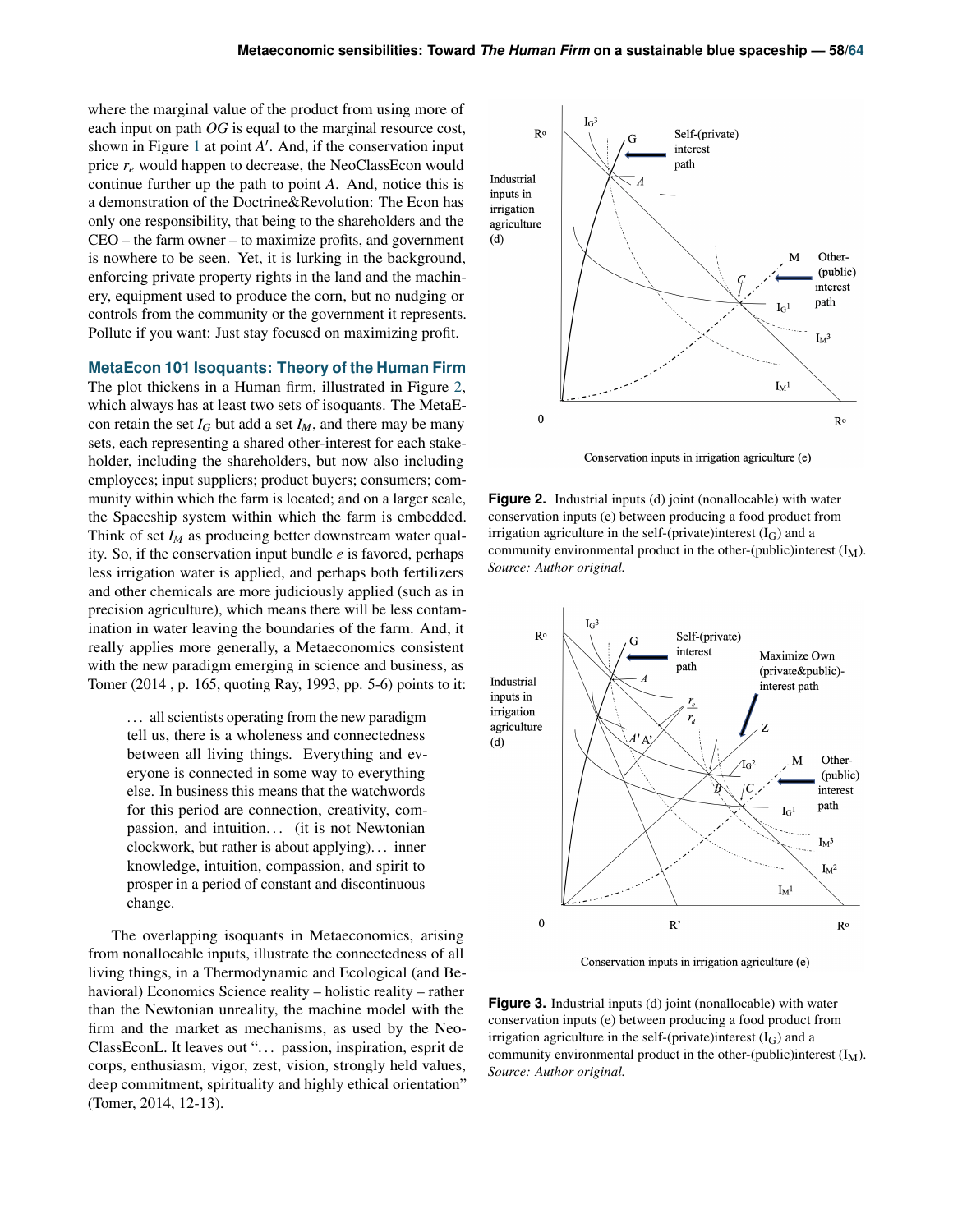<span id="page-4-0"></span>

**Figure 4.** Synergy on the food and community environmental production path, balancing the private interest in the market based food product with the public interest in community environmental products on a higher plane of Value. *Source: Author original.*

So, what is a MetaEcon to do? A NeoClassEconL sees path *OG* as the only way to achieve economic efficiency. But, can others go along with the arrogance of self-love, the maximization of profit with self-interest only considerations, on the machine-like path *OG*? Well, the analytics in Figure [2](#page-3-0) do suggest that even the Econ is paying some attention to downstream water quality, in that path *OG* is favored over the vertical axis. The water quality is at a quite low level  $I_M^1 < I_M^3$ , but at least the Econ is being a bit responsible. Unfortunately, relying only on market signals, *r<sup>e</sup>* does not reflect all the social benefits of having higher quality water downstream, and, if not, the solution is always to privatize the downstream water quality, too, and use the market, so *r<sup>e</sup>* reflects all the costs: Not realistic.

To move closer to reality, a MetaEcon uses Figure [3,](#page-3-1) a somewhat more complex version of Figure [2.](#page-3-0) It shows more possible choices given alternative input price ratios, and, most importantly it introduces another path *OZ*, which a MetaEcon points to as the path of economic efficiency arising out of balance in private&public, self&other-interest. Also, path *OZ* represents good balance in private&social/organizationalcapital: Efficiency is impossible without a good measure of social and organizational capital (represented on path *OM*), as Tomer (2014, p. 2- 3) also makes clear, pointing to the example demonstrated in the cooperative business structure. That is, the human firm is at least partially embedded in society and boundedly rational (Tomer, 2014, p. 6, 8), bounded by path *OM*. To make for better understanding of the claim that efficiency can only occur on path *OZ*, we need Figure [4.](#page-4-0)

Looking to the resource constraint  $R^{\circ}R^{\circ}$ , a MetaEcon

starts at the top of the resource constraint line in Figure [3](#page-3-1) and moves down toward point *A*, to start a trace of a production possibilities frontier in Figure [4.](#page-4-0) A MetaEcon could plot that simultaneous increase in both products in Figure [4,](#page-4-0) but there is no need to do so, in that everything in that range is economically inefficient. So, a MetaEcon starts at point *A* in Figure [3](#page-3-1) and moves toward and through point *B*, eventually arriving at point *C*. Again, there is no need to plot what happens beyond point *C*, as it is another set of inefficient combinations (both are increasing, so why stay in that zone) of both products. In fact, zones  $R^oA$  and  $R^oC$  are both irrational zones; the rational zone (and it is a zone, not one point like the NeoClassEcon claim) is in the region *AC* of both figures. And, the fact the possibility frontiers become further apart for equal increases in resources suggests the support for the idea that the sum is greater than the sum of the parts (Tomer, 2014, p. 14), i.e., when a balance in joint self&other-interest is pursued, the outcome is far better than if just focused on one-interest.

So, how do we decide the best point to choose in the rational zones of Figure [3](#page-3-1) and [4?](#page-4-0) The MetaEcon suggest still one more analytical device, as represented by the value *V* indifference curves in Figure [4.](#page-4-0) And, where do these come from? If there is a market for both  $I_G$  and  $I_M$  – downstream water quality is a product with a market price  $P$  – the point of tangency of the value  $V$  curve  $V^{\circ}$  and the production possibility frontier curve  $R^o R^o$  is simply the ratio of  $p_M/p_G$ , so it is a price *P* reflecting price *V* valuation, the ratio coming out of the markets for the two products, the market forum. If there is no market price for the *IM*, which is generally the case, then the value  $v_M$  associated with value  $V^o$  comes from some other forum. That other forum might be a water pollution management agency and the environmental constituents of said agency, and is usually an other forum(s) represented in government. Hopefully, it will represent a process in democracy, with  $v_M$  evolving out of said process.

So, if there is a missing market, it is through market&government we resolve the path of economic efficiency: Once we decide on  $v_M/p_G$  (recognizing incommensurability here) we can choose the economically efficient point *B* in Figure [4,](#page-4-0) which also locates path *OZ*. Said path traces back to Figure [3.](#page-3-1) And, whatever profit occurs at said point *B* in Figure [3](#page-3-1) is the best level of profit for the farmer – a socially responsible profit. If it is a corporation, it is a socially responsible profit for all the stakeholders (including the Spaceship), including the CEO.

So, because Metaeconomics points to an empathy based ethics as a key part of the economic decision, it also points to a substantively more complex process, the many extra lines and curves, a metaphor for the extra complexity within a Human Firm. As Tomer (2014, p. 119-120) says it:

> . . . orthodox economics in discussing motivation ignores complex ethical considerations that earlier traditions of thinking (for example, Aristotle, Adam Smith, Karl Marx, John Stuart Mill) took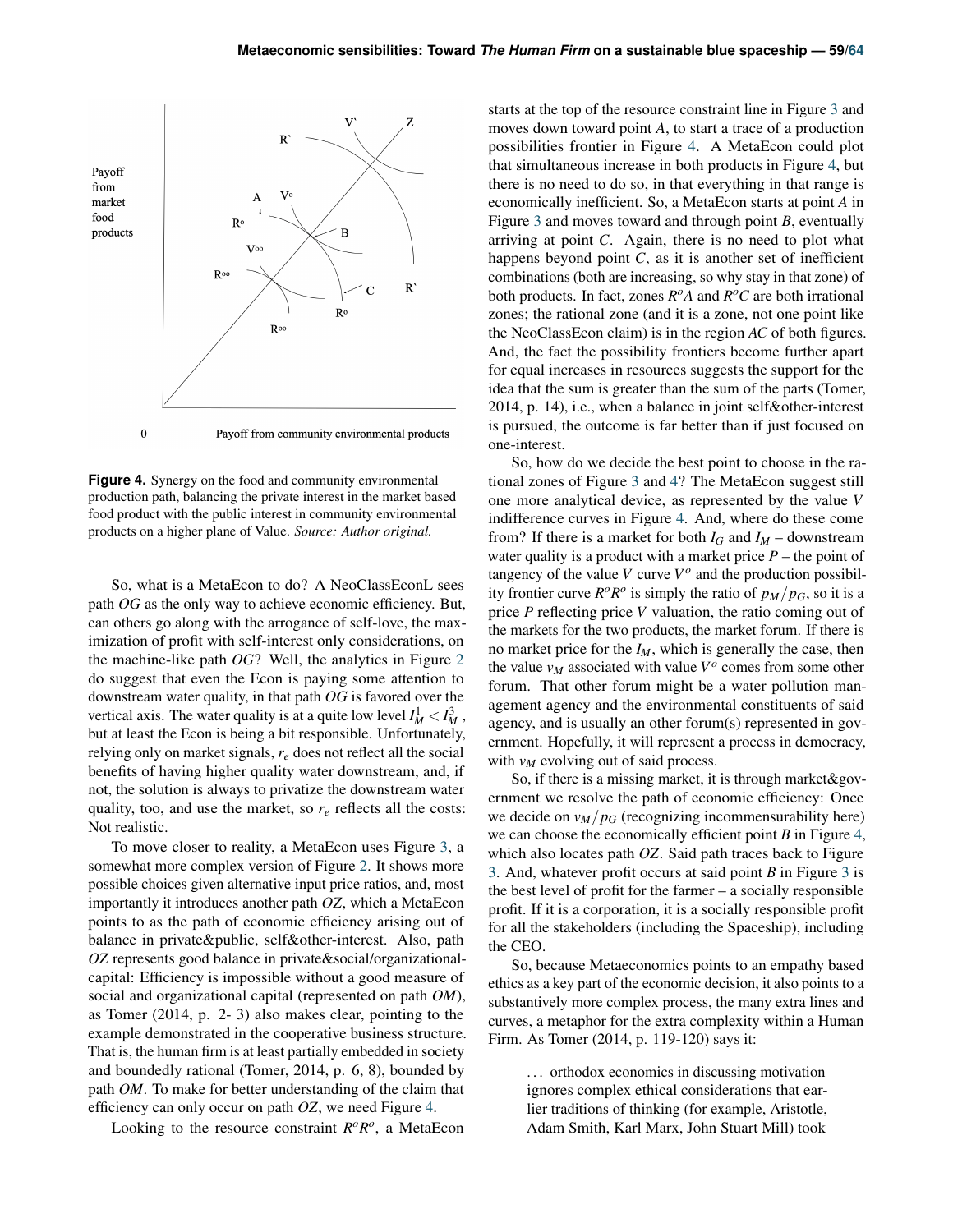more seriously. According to Sen (1987: 7) "it is hard not to notice [in economic publications today]. . . the neglect of the influence of ethical considerations in the characterization of actual human behavior." It is not that unethical behavior is assumed; the self-interested behavior assumed is simply devoid of ethical content.

And, while perhaps that works for some economic decisions, it clearly does not work for decisions related to sustaining the Spaceship. Empathy based ethics is key to achieving sustainability (also emphasized in Brown et al., 2019). The ethic is represented in the value *V*.

We can now also make full sense of the notion of nudge and/or control, as such efforts reflect ethics on the way to social responsibility, like in the libertarian paternalism of Thaler and Sunstein (2008). While *The Econ Firm* will want to go to point *A*, the community ethic in a representative government, can nudge the Econ to consider going to at least to point *B* if not point *M*. Also, said nudge could be in the form of a subsidized input price *re*, or perhaps a direct conservation payment (traditional, going back to the New Deal of the 1930s, for farmers) to in effect lower the out-of-pocket cost of the conservation bundle.

If the nudge fails to move the Econ by libertarian means, a paternalistic mandate could move the Econ to point *B*. Such a mandate would reflect the dreaded (even though ethical) regulation. In all cases, the task is to convince – using the strategy of walking softly with nudging, but using the big stick of regulation and mandate if necessary – the farmer (or CEO) to see point *B* as the point where own-interest is maximized, and economic efficiency is achieved. Such a mandate is not necessary if the firm has internalized the social responsibility and the self-control to stay with it (Tomer, 2014, p. 8), which results in voluntarily taking path *OZ*.

Notice that point *B* shows a bit of sacrifice in both domains of interest, with  $I_G^2 < I_G^3$  and  $I_M^2 < I_M^3$ . So, to maximize owninterest, a person needs to sacrifice a bit, which Adam Smith fully understood (pointed to in Tomer, 2014, p. 121):

> Man... ought to regard himself... as a citizen of the world,. . . and to the interest of this great community, he ought at all times to be willing that his own little interest should be sacrificed (quoted in Sen, 1987, pp. 22-23, from Smith, 1759/1790, loc 2697).

Maximizing self-interest without sacrifice ensures economic inefficiency, in contrast to what the Doctrine&Revolution teaches (or, is it preaches).

Tomer (2014, p. 166) also points out that transaction costs can be problematic in *The Econ Firm*, as people take advantage: Path *OZ* is the path of minimum transactions costs, in that empathy leads to something everyone can go along with, with divergence from that path causing transaction costs to increase at an increasing rate (Lynne, Shonkwiler, and Wilson, 1991).

Finally, path *OZ* represents what Tomer (2014, p. 9) refers to as the idealized Z-firm. In Metaeconomic terms, a Z-firm has internalized the other-interest, and has the selfcontrol to stay on path *OZ*: It is about flexibility, efficiency, democracy, and community (Tomer, 2014, p. 31). In contrast, the N-firm of the NeoClassEcon operates (at best) on path *OG* without regard for the other-interest, and, generally without self-control over the excessive greed.

#### **MetaEcon 101 Mathematics**

For greater details regarding the formal, mathematical version of jointness arising from nonallocable inputs, and the resulting overlapping isoquants, see Lynne (2006), and Frisch (1965, Chapters 14-15). The essence of the formal model as developed in Lynne (2006; and, in press) starts with the value *V* function (which is not part of the Frisch, 1965, development of the framework, which presumes price *P* for the joint products), including a constraint on resources R:

$$
\Phi = V(I_G, I_M) + \lambda(R) \tag{1}
$$

where the production functions show nonallocable inputs (the cause of jointness represented in overlapping isoquants):

$$
I_G = I_G(X_1, X_2) \tag{2}
$$

$$
I_M = I_M(X_1, X_2) \tag{3}
$$

There are no allocating subscripts like  $X_{1j}$ , as in Production Microeconomics. Using a subscript presumes independence and complete control, the power of the manager to control the allocation of  $X_1$  which is not possible when there is jointness in the products (the Spaceship system does it, not the producer, as the firm is embedded in the Spaceship). So, the Human Firm responds to economic incentives and social influences (Tomer, 2014, p. 51), as represented in (2) and (3).

To illustrate the formal framework, we take a simple form (leaving out the squared terms of a common quadratic, and there are many other possibilities) of an overall value function:

$$
\Phi = \iota p I_G(X_1, X_2) + \tau I_M(X_1, X_2) + \gamma (I_G)(I_M) + \lambda (R - \kappa_1 r_1 X_1 - \kappa_2 r_2 X_2)
$$
 (4)

where the  $r_1$ ,  $r_2$  are input prices, and p is the market generated price for the ego based self-interest in providing a market product like corn. There is only value *V* associated with *IM*, which is part of an empathy based other-interest, representing downstream water quality, with no market price *P*. Notice the subjective elements:  $\kappa_1$ ,  $\kappa_2$  for input cost; *t* from self-interest;  $\tau$  from other-interest, the latter about walking-in-the-shoes of employees, input suppliers, consumers, community, and the Spaceship System within which the production is embedded.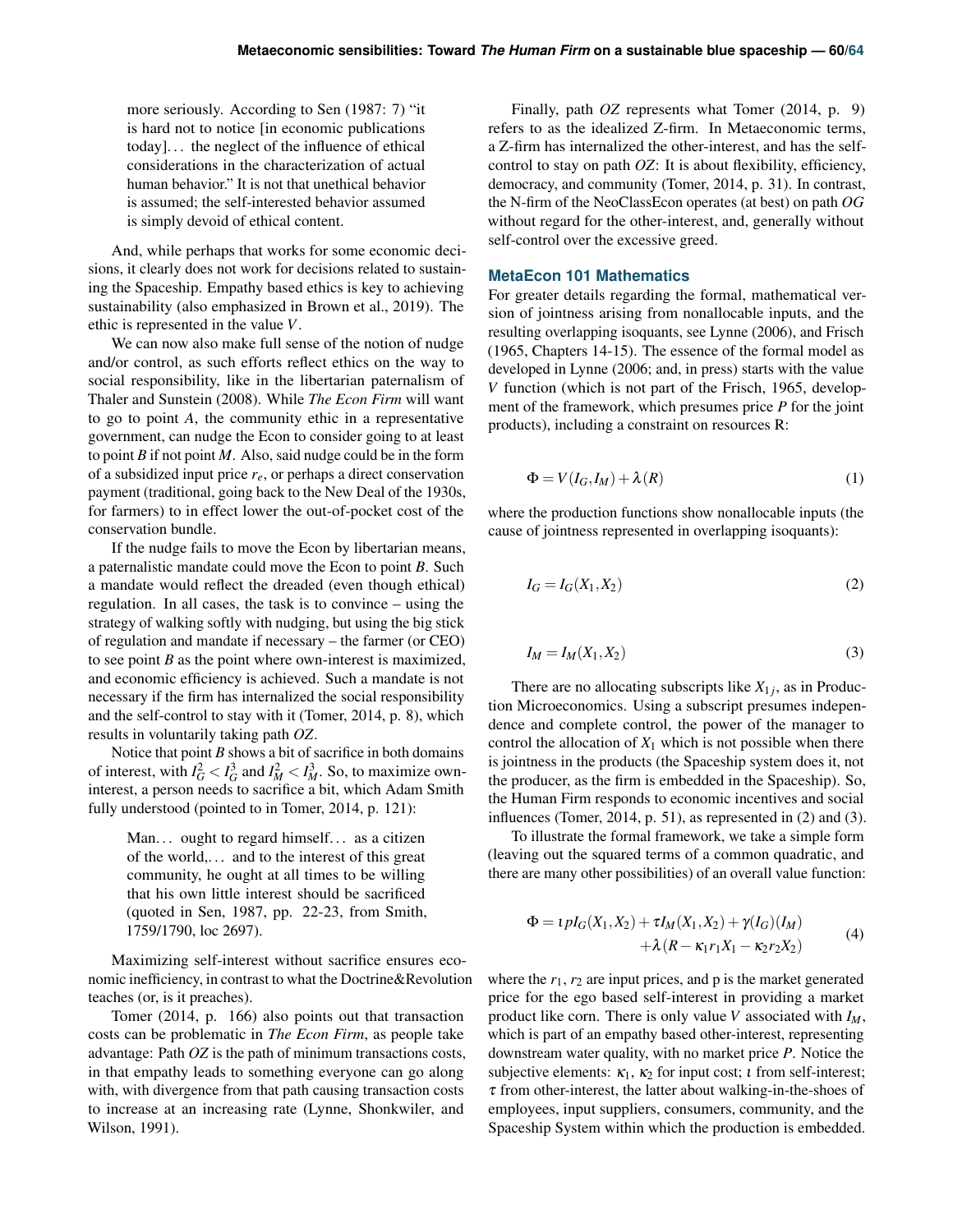First order conditions are:

$$
\frac{\delta \Phi}{\delta X_1} = (\iota p + \gamma I_M) \frac{\delta I_G}{\delta X_1} + (\tau + \gamma I_G) \frac{\delta I_M}{\delta X_1} \underline{\text{ set }} \kappa_1 r_1 \quad (5)
$$

$$
\frac{\delta\Phi}{\delta X_2} = (\iota p + \gamma I_M) \frac{\delta I_G}{\delta X_2} + (\tau + \gamma I_G) \frac{\delta I_M}{\delta X_2} \underline{\text{ set }} \kappa_2 r_2 \quad (6)
$$

$$
\frac{\delta \Phi}{\delta \lambda_2} = R - \kappa r_1 X_1 - \kappa r_2 X_2 \underbrace{\text{set}} 0 \tag{7}
$$

Least-cost is achieved where:

$$
\frac{(i p + \gamma I_M) \frac{\delta I_G}{\delta X_1} + (\tau + \gamma I_G) \frac{\delta I_M}{\delta X_1}}{(i p + \gamma I_M) \frac{\delta I_G}{\delta X_2} + (\tau + \gamma I_G) \frac{\delta I_M}{\delta X_2}} = \frac{\kappa_1 r_1}{\kappa_2 r_2}
$$
(8)

Notice how in production microeconomics as practiced by the NeoClassEcon that  $\iota = \kappa_1 = \kappa_2 = 1$  and  $\tau = \gamma = 0$ . The expansion path 0*Z* in Figure [3,](#page-3-1) from (8) is:

$$
X_2 = X_2(\kappa_1 r_1, \kappa_2 r_2, p, I_G, I_M, X_1)
$$
\n(9)

Leading to the derived demand *D* for *X*<sup>1</sup>

$$
X_1^D = X_1^D(\kappa_1 r_1, \kappa_2 r_2, p, I_G, I_M, R) \tag{10}
$$

Notice how Empathy *I<sup>M</sup>* (*D*, for derived demand, but the *D* might also mean disciplined by the moral and ethical dimension) affects input demand.

Substituting (10) and the demand for  $X_2^D$  into both (2) and (3), supply for the commercial product of interest is:

$$
I_G^D = I_G^D(\kappa_1 r_1, \kappa_2 r_2, p, I_M, R) \tag{11}
$$

The disciplined (*D*) supply is influenced by the Empathy *I<sup>M</sup>* arising with employees, input suppliers, consumers, shareholders, and the Spaceship Earth system.

We can derive the production possibilities frontier in Figure [4,](#page-4-0) but now referring to production tradeoffs along *RR<sup>o</sup>* in Figure [3.](#page-3-1) We insert both  $X_1^D$  and  $X_2^D$  into the value function (4), and staying on some budget line *RR<sup>o</sup>* we can trace a production possibility curve in Figure [4](#page-4-0) of the form:

$$
\Phi = \Phi(I_G, I_M, \kappa_1 r_1, \kappa_2 r_2, p, R) \tag{12}
$$

Various measures of complementary, competitive and degrees of independence can be derived from using said production possibility frontiers: See Lynne (2006) for details. The value *V* curves are simply representations of  $V(I_G, I_M)$ , the result of ethical reflection.

# *The Human Firm* **and dual interest theory**

Tomer (2014, esp. Chapters 7-8) fleshes out in some detail, puts substance to, what is meant by *The Human Firm*. We now turn to that detail, giving it even more power and analytical substance through Metaeconomics. Relating to sustaining the Spaceship in particular, Tomer (2014, p. 141) makes clear the key questions: "Under what circumstances will the firm behave environmentally responsibly? And how can a firm's environmentally responsible behavior be fostered?"

### **Orthodox self-interest doctrine: Motivation, externality, and normative claims**

As Tomer (2014, p. 119) points out, the orthodox view is that a firm maximizes profit with little to no regard for the shared other-interest in the Spaceship system, as illustrated on path *OG* in Figures 1-3. The empathy based ethical considerations represented in path *OM* are ignored. As Tomer (2014, p. 120) says it, "... the self-interested behavior assumed is simply devoid of ethical content... (and, referring to contentions by Amartya Sen) ... this approach has (sometimes) been productive, but in other instances this excessively narrow characterization of human motivation has not served well." So, in the frame of 3-decades of research I have been involved in, the upstream farmer has no regard for what happens in terms of water pollution downstream of the farmer, as it is external (literally) to the farm firm.

Metaeconomic based research has clarified this is not how it works. In contrast to the NeoClassEcon denial that pollution is a moral issue (like Blinder, 1987, ch. 5, as pointed to in Tomer, 2014, p. 124), real farmers mindfully empathize – do the ethical reflection – with downstream users. The farmer sees own-self as "... part of (a) larger collectivity (in a) web of relationships (Tomer, 2014, p. 120)," the web(s) represented on path *OM*. As a result, farmers are best characterized as doing a kind of empathy conservation (Czap et al., 2015), i.e. being part of a web means each farmer empathizing with all other users of the water downstream. So, we now can answer the other question, on how to foster environmentally responsible behavior: Empathy can be nudged, which stirs the responsibility to sustain the Spaceship system. So, conservation farmers taking responsibility – and it can be nudged – go against what Tomer (2014, p. 120) refers to as the classical creed, as espoused in the Friedman&Reagan frame. Conservation farmers temper their profit with doing the right thing for others downstream.

The Doctrine (and Revolution) also misrepresents Adam Smith. As Tomer (2014, p. 121) claims, quoting Smith (1776/1789, loc 6842), Friedman apparently interpreted the following in self-interest terms only, claiming a firm owner/manager is:

> ... led by an invisible hand to promote an end which was no part of his intention. Nor is it always the worse for the society that it was no part of it. By pursuing his own interest, he frequently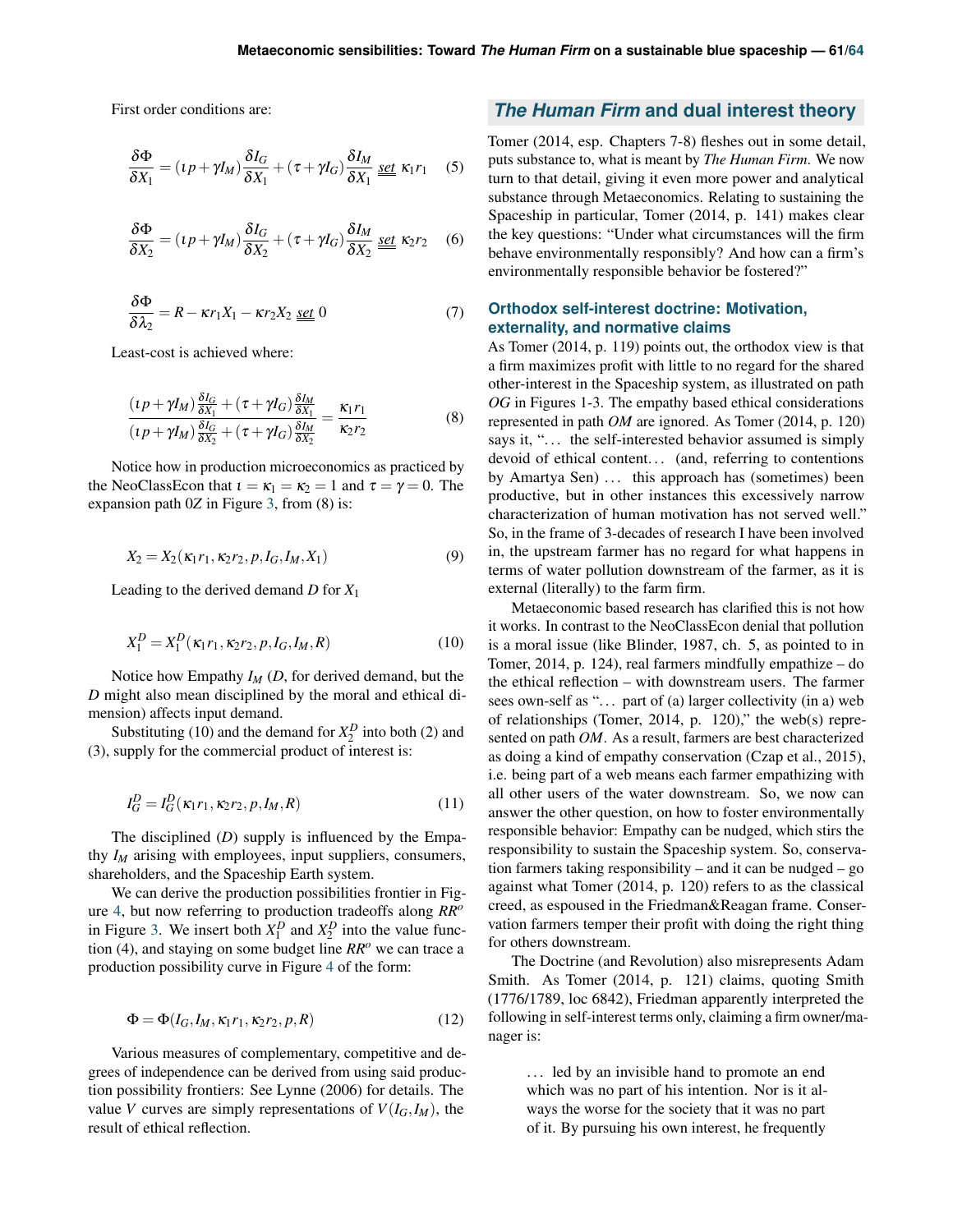promotes that of the society more effectually than when he really intends to promote it. I have never known much good done by those who affected to trade for the public good.

Friedman misrepresents Adam Smith by interpreting this reference to own interest as self-interest. Also, this is not about an invisible hand: Instead, the people in the firm mindfully go to the station of the impartial spectator, i.e. empathy is visibly engaged, and then they act on what the visible hand produces, reflecting the public good: It is about joint private&public-good. If it turns into habit and tradition, into the norm, to act in responsible ways, only at that point does it become invisible.

### **Corporate other-interest doctrine: Managerial creed and social responsibility**

Tomer (2014, p. 121) points to something a bit closer in spirit to what Adam Smith had in mind, in the managerial creed: The focus is not only on profits, but also on employees, customers, and, to some extent, the general public. So, we might find the firm on a path somewhere in between the maximum profit path (vertical axis or path *OG*) and the socially responsible path *OZ*, but in effect only considering a few of the responsibilities on path *OM*.

Tomer (2014) then introduces a broader creed represented in Corporate Social Responsibility, which might include concern for sustaining the Spaceship, which would take the firm closer to path *OM*. As Tomer (2014, p. 122) says it, such firms "... adopt policies and actions that are in conformity to the norms and goals of society." Also, as Tomer (2014, p. 122) highlights, it is expected the firm would voluntarily choose some path *OZ* without being forced to do so; yet, as pointed out, a kind of big stick is used if the charter is broken.

### **Socio-economic based self&other-interest doctrine: Ethics, patience, and organizational capability**

Tomer (2014, p. 124- 131) develops a socio-economic model: The Metaeconomics framework and theory gives a powerful analytical system to elaborate and apply that model. The Tomer model suggests the need to address the ethical orientation, patience (how time is viewed), and how organizational capability plays in the firm: The model needs to be flexible enough to handle all combinations. Metaeconomics has that flexibility, which Tomer (2014, p. 142) notes requires a way to explain the role of both the market&government, as in behaviors "... derive from (1) the product and resource markets in which it participates and (2) the regulators that seek to modify its behavior." In Metaeconomic terms, the former is represented in Figure [3](#page-3-1) through price *P* and the latter in Figure [4](#page-4-0) through value *V*.

#### *Opportunistic/non-opportunistic and impatient/patient*

The opportunistic part is played out on the vertical axis, a person willing to be "... sly, crafty and dishonest" (Tomer, 2014, p. 125, alluding to institutional economics framing by

Oliver Williamson). Non-opportunistic self-interest is represented on path *OG*, where a person's "... ethical principles do not allow them to be dishonest or otherwise opportunistic, but there is no concern for others beyond what self-interest dictates" (Tomer, 2014, p. 125). High ethical behavior would arise on path *OZ*, or perhaps even path *OM*, representing a person and a Human Firm with "... a sense of high purpose involving the desire to find win-win solutions in their relations with others and experiencing others not simply as means but as ends" (Tomer, 2014, p. 125). Such a Human Firm stops fighting water pollution regulations, and stops supporting politicians bent on shutting down all such regulatory activity, all now recognized as essential to the science&ethics base for sustaining the Spaceship.

Regarding patience, one would tend to find the firm without patience on the vertical axis with extremely short time horizons; with somewhat more patience, on path *OG* with somewhat longer time frame concerns; with substantive patience operating on the longest time frame represented on path *OZ*, or, perhaps even path *OM*. Tomer (2014, p. 125) points to the need to put attention to just what kind of internal organization would lead to the ethical environment on path *OZ* trajectories. It cannot be left to the invisible hand, but must be subjected to mindfulness and the visible hand.

#### *Principled behavior: Tempering self-interest with the otherinterest*

Tomer (2014, p. 131) rounds out the section of the book on social responsibility with:

> Ideal socially responsible behavior is not based on a self-interested calculation, not even a longterm oriented one. Ideal strategies are based on a commitment to principle transcending narrow self-interest.

And, quoting Clark (1957, p. 207):

Self-interest is not really enlightened unless it is also enlarged until it identifies itself, to some extent at least, with the interests of others. And once this enlargement has taken place, it can never treat others as mere means. . . And if "enlightenment" goes this far, it has become ethical. It has gone beyond the idea that "what's good for me is good for the community" and has accepted at least some part of the idea that "what's good for the community is good for me"; or that my economic relationships cannot be healthy unless they are part of a healthy community.

Enlightened self-interest is represented on path *OZ*, an ethical path. Also, it represents the idea that "what's good for me is good for the community . . . (and) what's good for the community is good for me." Also, that path reflects the idea of "economic relationships cannot be healthy unless they are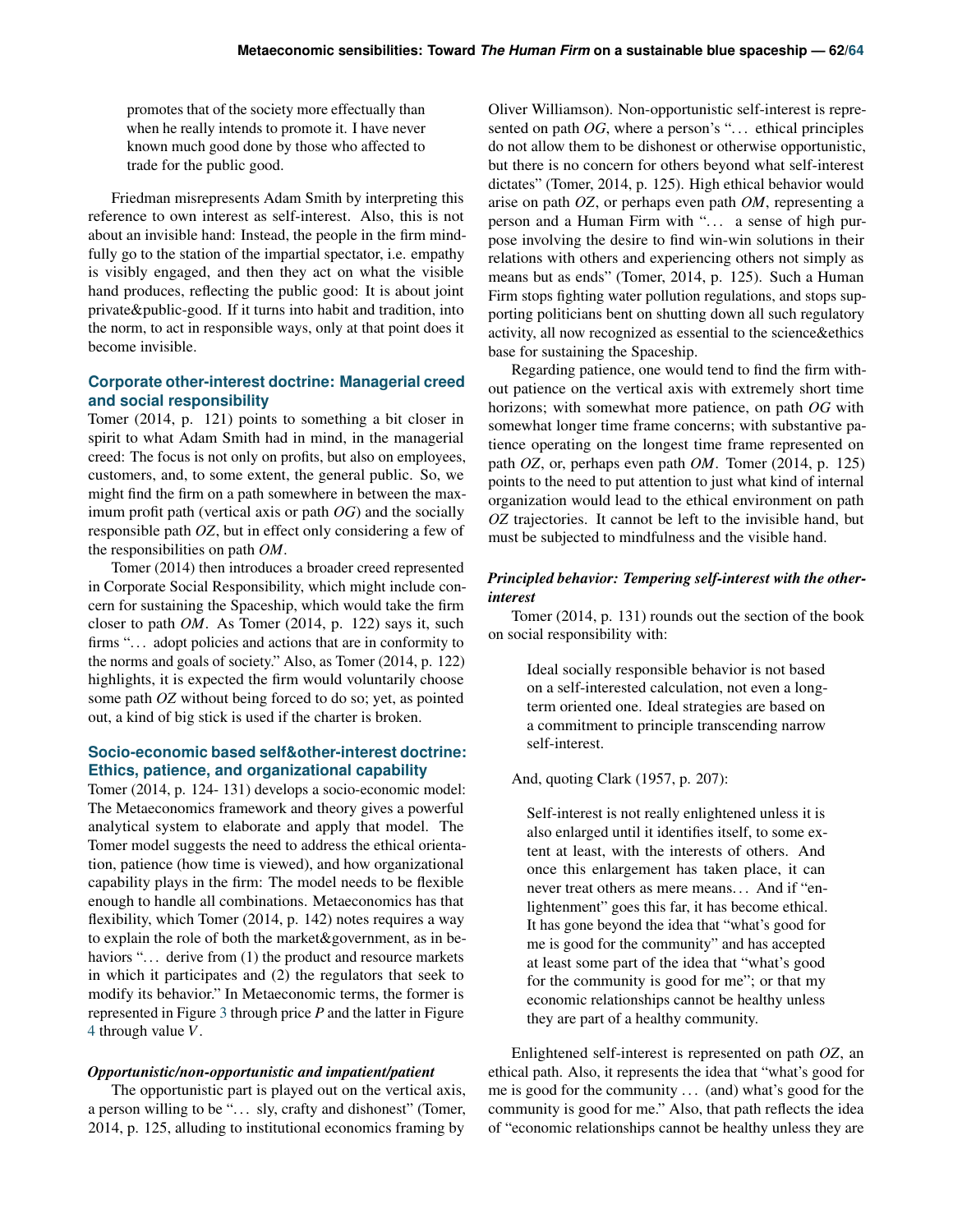part of a healthy community" – a joint, interdependent, and nonseparable economy&community.

As Tomer  $(2014, p. 147)$  says it, the "... human firm's environmental behavior is determined by: 1) the environmental opportunities confronting it; 2) its internal organizational capabilities; 3) the 'macro' societal influence; 4) the 'micro' social influences of extra-firm institutions and infrastructures; and 5) other regulatory influences." In Metaeconomics terms, 1) mindfulness on what producers and consumers are thinking about, e.g. seeing green products, on the way to empathy, reveals the environmental opportunities on path *OM*; 2) internal organization capability focuses on finding economic efficiency on some ethically responsible path *OZ*; 3) macro societal influence, paying attention to what communities really want and need on path *OM*, can lead to ethical reflection on the way to path *OG*; 4) micro influences from each of the stakeholder groups, each with their own path, can put specific pressure while also being helpful for the firm to find the best path *OZ*; and 5) regulatory influences coming out of state and federal entities (e.g. US Environmental Protection Agency) represented on path *OM* can also nudge the firm, and, if the nudge does not work, can be mandated.

# **Conclusion**

Seeing the core role played by *The Human Firm* clarifies that both the Doctrine&Revolution got it wrong. It is essential the Firm operationalize empathy based ethical reflection, which also points to the essential need to invest in both the market&government, rather than investing only in the market while dis-mantling the government. A Human Firm needs both market&government, with both being essential to bringing wider, social responsibility to bear in tempering the profit seeking. It also follows, then, that the stealth and precision of the extreme right over the last 3-4 decades to dis-mantle government, as enabled by the Narrative represented in the Doctrine&Revolution, is also fundamentally misplaced: It has gone too far. Instead of enabling evil geniuses (Andersen, 2020), a new Narrative needs to enable good geniuses directed to facilitating *The Human Firm*, and Metaeconomics can help.

As Tomer (2014, p. 131-132) says it, an "... ideal principled strategy is one that commits the firm to a harmonious relationship with its external social environment. . . (and, relating to the Spaceship)... the ideally behaving firm would not engage in any water pollution (and any other kind of damage) that the relevant affected parties find unacceptable." Only *The Human Firm* can provision the Spaceship travelers in the way that everyone can go along with.

### **References**

- Altman, M. (2012). *Behavioral Economics for Dummies*. Mississauga, ON: John Wiley and Sons Canada, Ltd.
- Andersen, K. (2020). *Evil Geniuses: The Unmaking of America, a Recent History*. New York: Random House.
- Blinder, A. S. (1987). *Hard Heads, Soft Hearts: Tough Minded Economics for a Just Society.* Reading, MA: Addison-Wesley.
- Brown, K., Adger, W. N., Devine-Wright, P., Anderies, J. M., Barr, S., Bousquet, F., Butler, C., Evans, L., Marshall, N., & Quinn, T. (2019). Empathy, Place and Identity Interactions for Sustainability. *Global Environmental Change, 56*: 11–17.
- Clark, J. M. (1957). *Economic Institutions and Human Welfare.* New York: Knopf.
- Cory, G. A. (2000). *Toward Consilience*. New York: Kluwer Academic/Plenum Publishers.
- Czap, N. V., Czap, H. J., Lynne, G. D., & Burbach, M. E. (2015). Walk in My Shoes: Nudging for Empathy Conservation. *Ecological Economics, 118*: 147-158.
- Friedman, M. (1962). *Capitalism and Freedom.* Chicago: University of Chicago Press.
- Friedman, M. (1970). *The Social Responsibility of Business is to Increase its Profits. The New York Magazine.* New York: VOX Media.
- Frisch, R. (1965). *Theory of Production.* Chicago: Rand McNally and Company.
- Hedges, C. (2007). *American Fascists: The Christian Right and the War on America.* New York: Free Press.
- Hedges, C. (2018). *America: The Farewell Tour, Simon and Schuster.*
- Lockeretz, W. (1990). What Have We Learned About Who Conserves Soil? *Journal of Soil and Water Conservation, 45*(5): 517-532.
- Lynne, G. D., Shonkwiler, J. S., & Rola, L. R. (1988). Attitudes and Farmer Conservation Behavior. *American Journal of Agricultural Economics, 70*(February): 12–19.
- Lynne, G. D., Shonkwiler, J. S., & Wilson, M. E. (1991). Water Permitting Behavior Under the 1972 Florida Water Resources Act. *Land Economics, 67*(3): 340–351.
- Lynne, G. D. (1995). Modifying the Neoclassical Approach to Technology Adoption with Behavioral Science Models. *Journal of Agricultural and Applied Economics, 27*(July): 67–80.
- Lynne, G. D. (2006). Toward a Dual Motive Metaeconomic Theory. *Journal of Socio-Economics, 35*: 634–651.
- Lynne, G. D., Czap, N. V., Czap, H. J., & Burbach, M. E. (2016). Theoretical Foundation for Empathy Conservation: Toward Avoiding the Tragedy of the Commons. *Review of Behavioral Economics, 3*: 245-279.